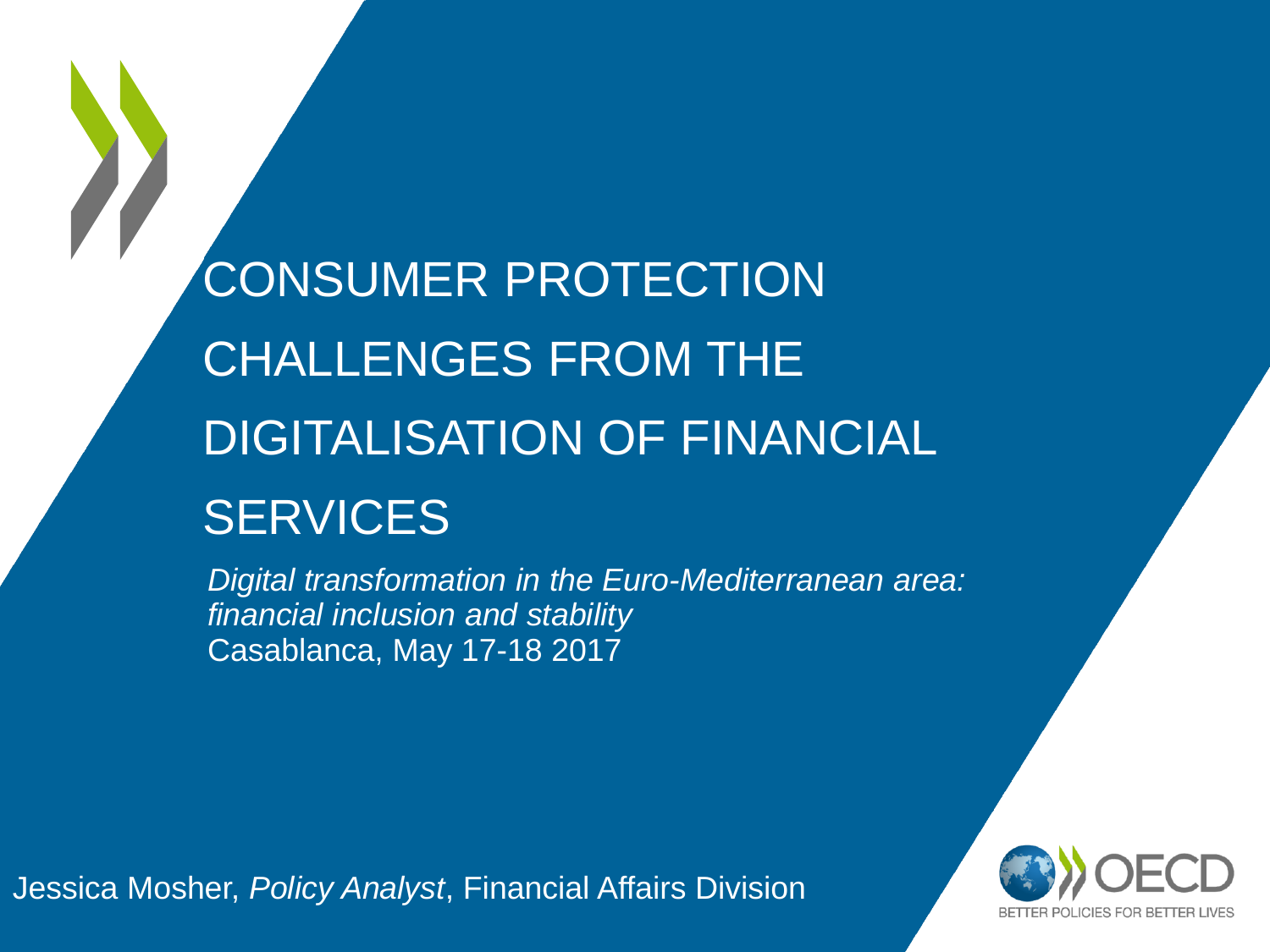Empowerment trilogy for financial consumers



**FINANCIAL WELL-BEING**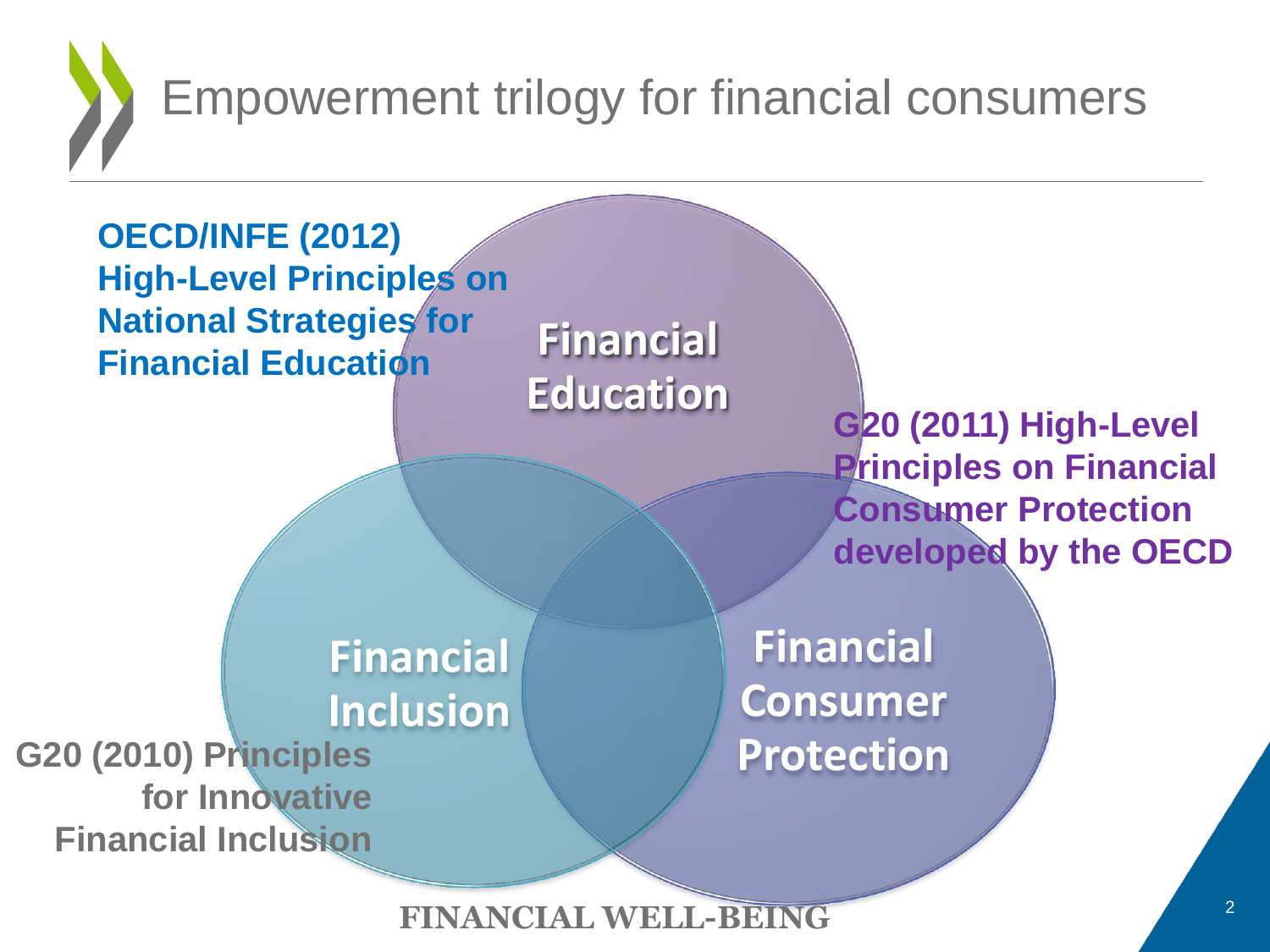# OECD inputs on digitalisation and its implications for policy

**The G20 High level Principles on Digital Financial Inclusion** recognise the challenges for consumers/SMEs from financial protection (#5) and financial literacy angles (#6)



#### **OECD/INFE highlights (2016) and report (2017)** on financial literacy in a digital age

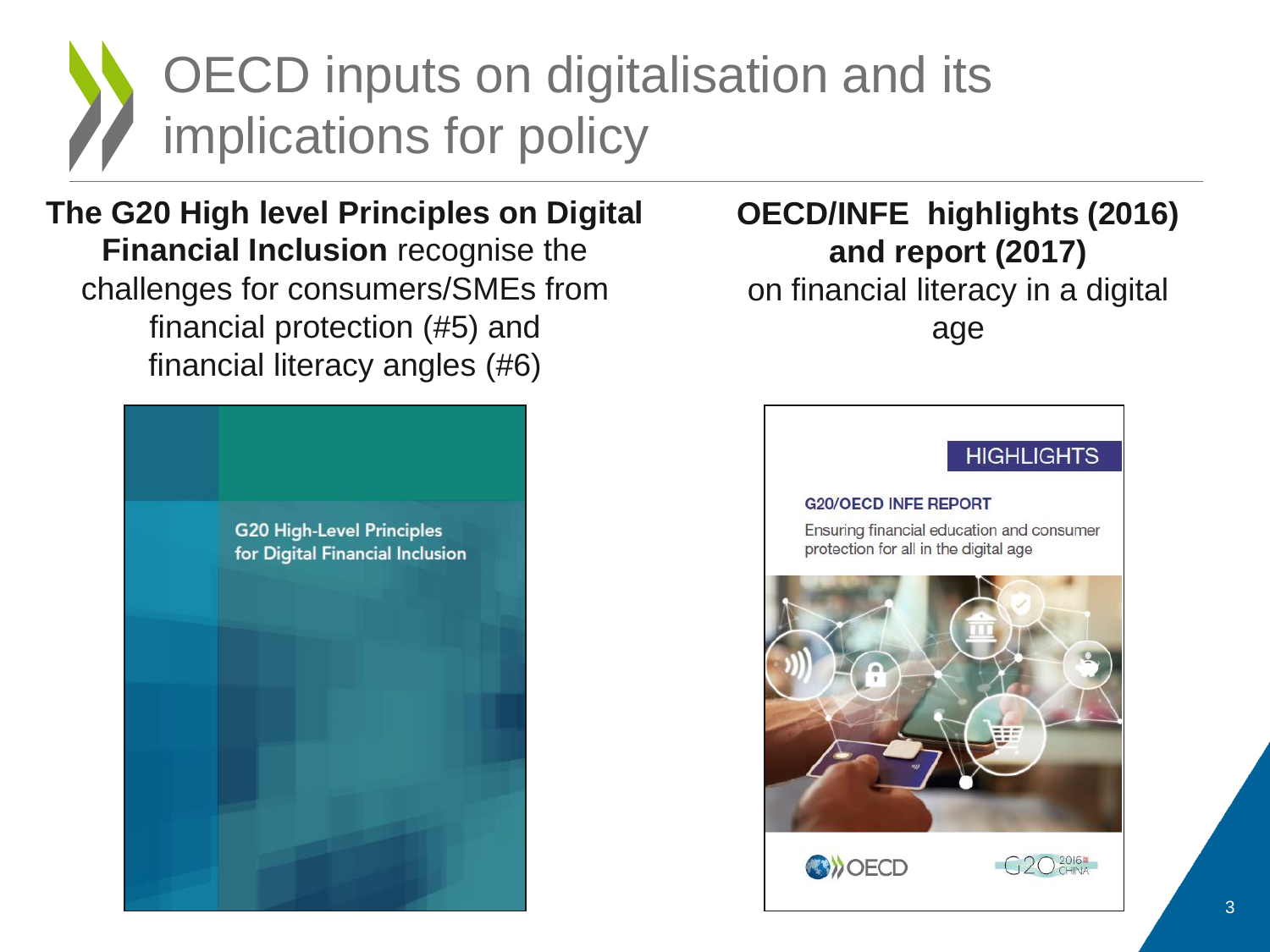## Ongoing OECD work relating to consumers and the digitalisation of financial services

#### OECD/INFE

- New working group on digitalisation and financial **literacy**
- G20/OECD Task Force on Financial Consumer Protection
	- Ensuring the effective implementation of the G20/High-Level Principles
	- Monitoring risks relating to technological innovation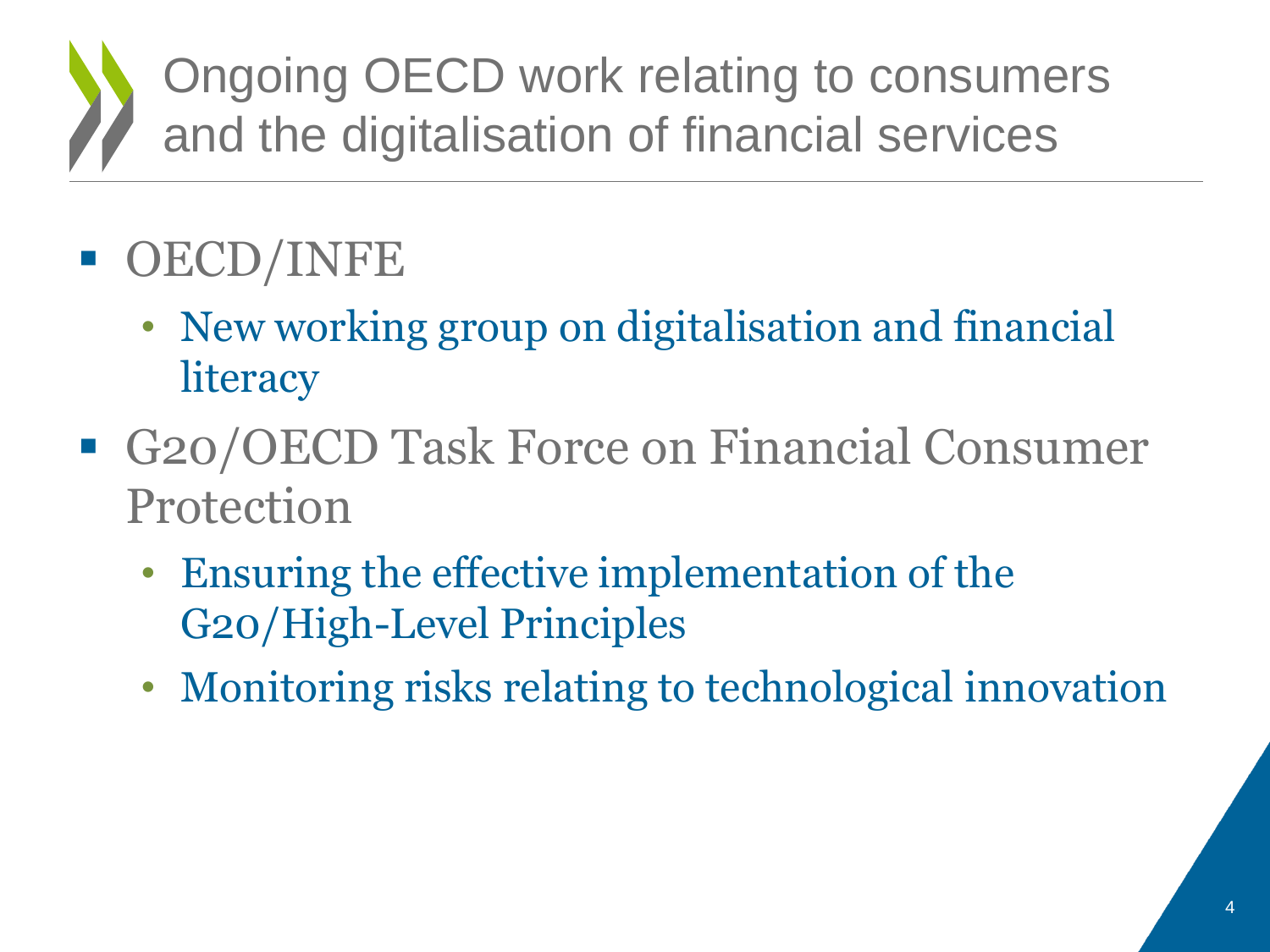# First challenge:

Defining what we are talking about

- Finance enabled by new technologies
	- What about existing technologies?
- **Innovations in financial technology** 
	- What about new business models?
- FinTech [start-up] companies
	- What about incumbents?
- **Innovative business models and emerging** technologies
	- Technology vs. application?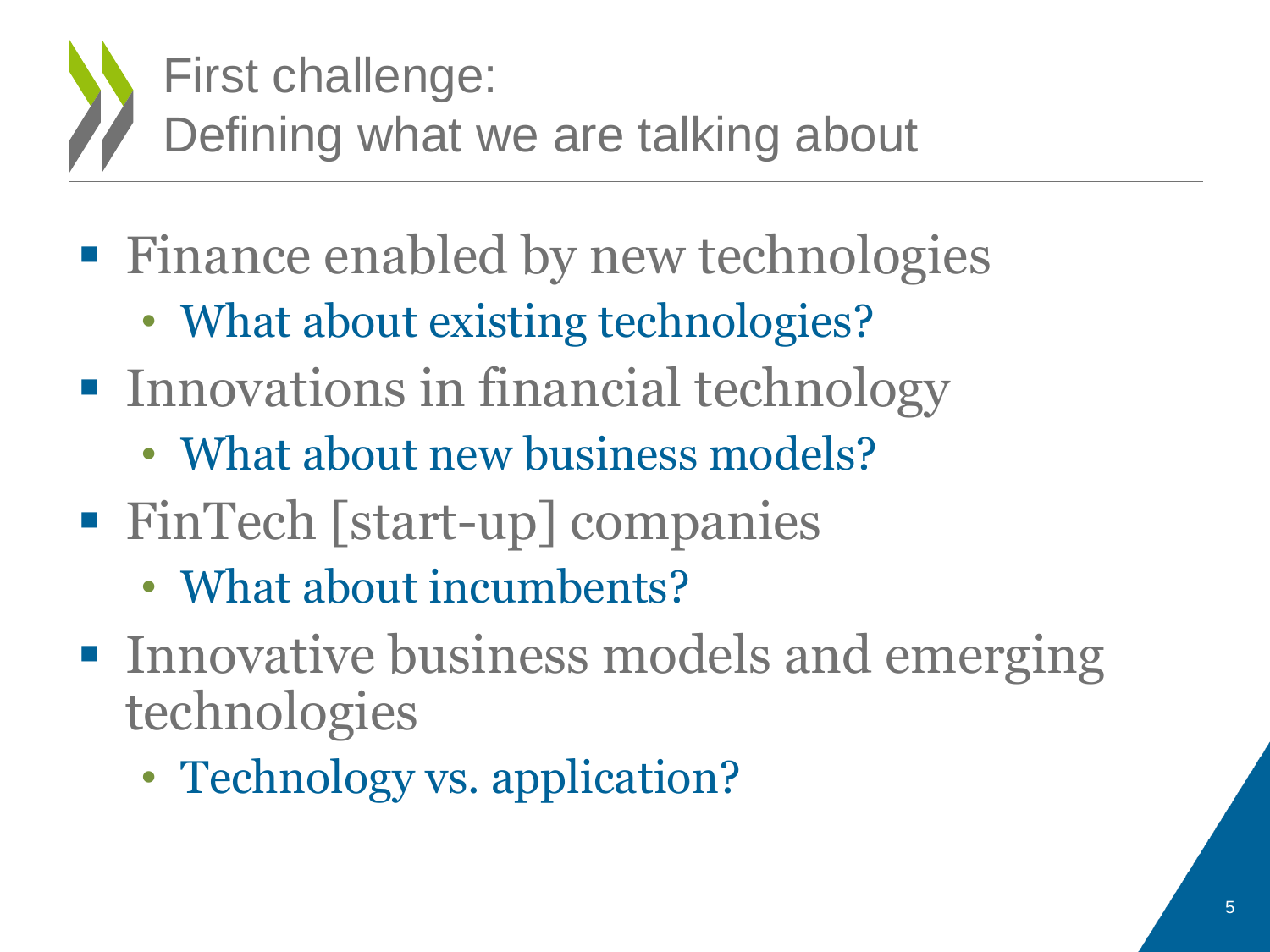

#### Making sense of a broad and complex topic…

ects

Asp

Distributed Leger<br>
O Technology<br>
D Big Data<br>
Internet of Things<br>
C Cloud<br>
Artificial<br>
H Intelligates **SOTechnology** Big Data Internet of Things Cloud Artificial Intelligence **Biometrics** Augmented and virtual reality

Solar<br>
Applementary<br>
Contrading<br>
Contrading<br>
Contrading<br>
Contrading<br>
Contrading<br>
Contrading<br>
Contrading<br>
Contrading<br>
Contrading<br>
Contrading<br>
Contrading<br>
Contrading<br>
Contrading<br>
Contrading<br>
Contrading<br>
Contrading<br>
Contradin Planning Investment and trading Lending and funding Insurance **Security Operations** Communications

New business impacted Aspects Impacted models/product design **Competition Efficiencies** Intermediation Speed Accessibility Consumer engagement Automation Analytics Privacy and transparency Cyber-risk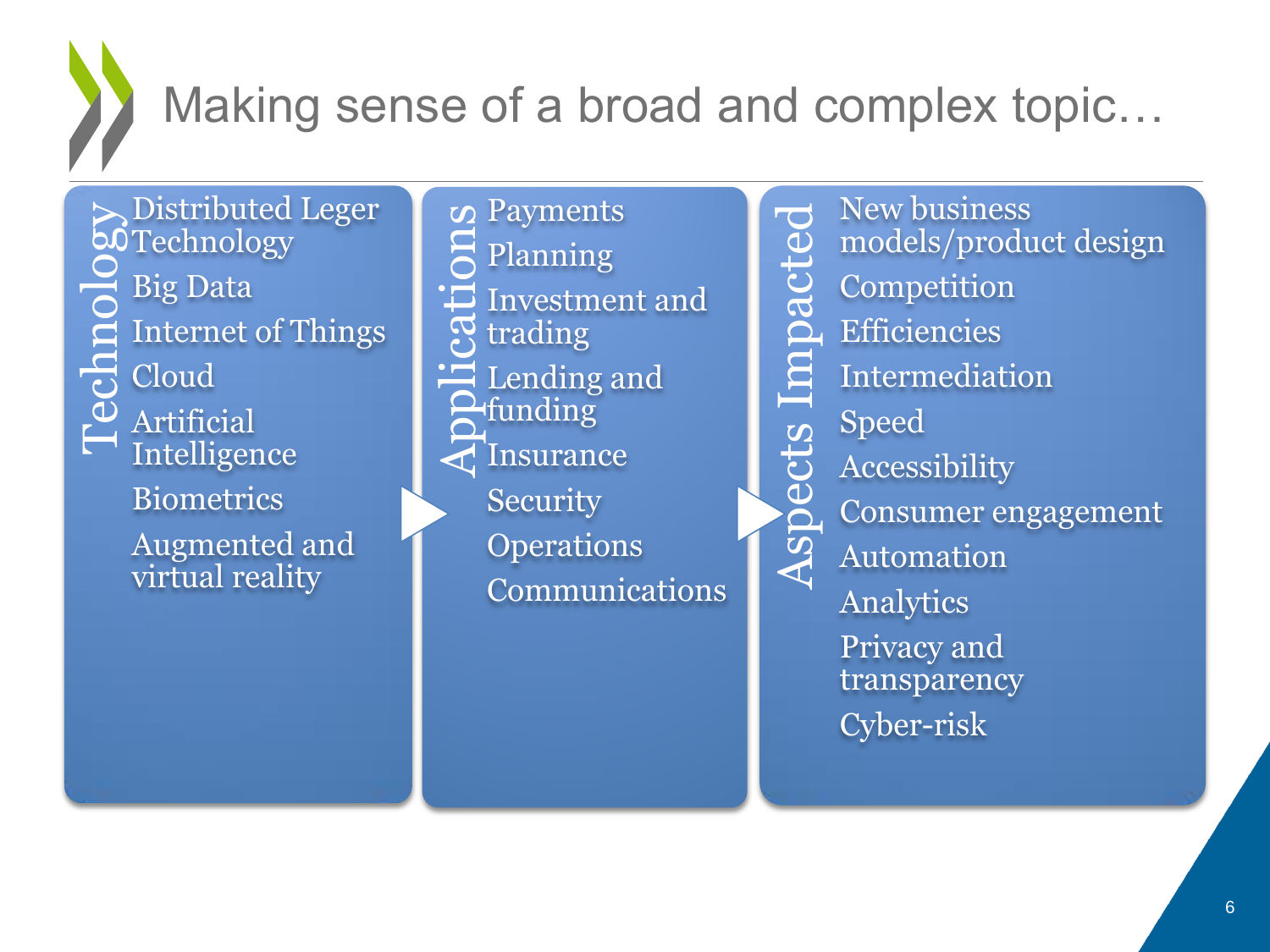#### …to focus on what is important for the policy objective

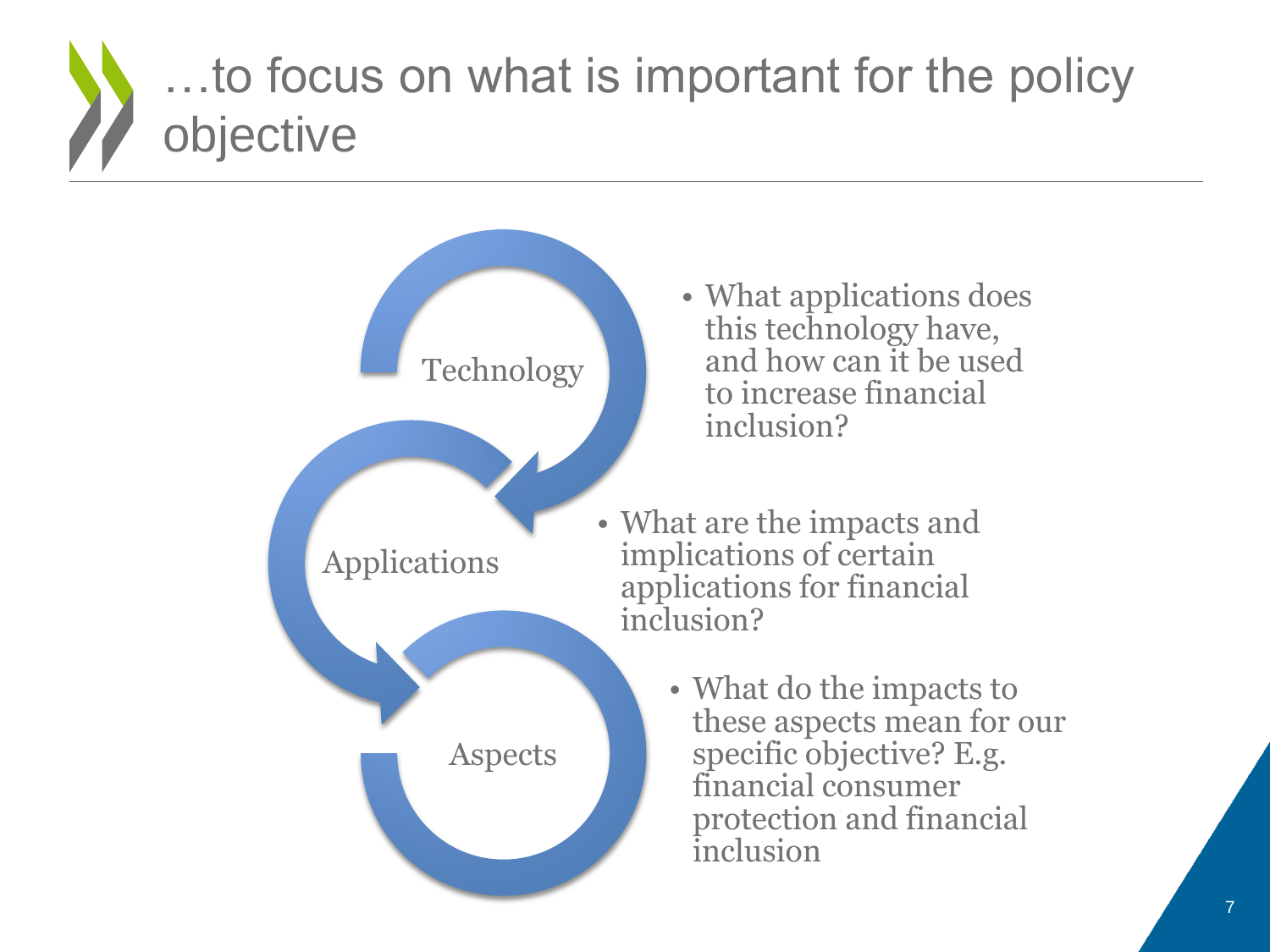Digitalisation of financial services presents a challenge for ensuring adequate consumer protections

#### G20/OECD High-Level Principles on Financial Consumer Protection

- 1. Legal, Regulatory and Supervisory Framework
- 2. Role of Oversight Bodies
- 3. Equitable and Fair Treatment of Consumers
- 4. Disclosure and Transparency
- 5. Financial Education and Awareness
- 6. Responsible Business Conduct of Financial Services Providers and Authorised Agents
- 7. Protection of Consumer Assets against Fraud and Misuse
- 8. Protection of Consumer Data and Privacy
- 9. Complaints Handling and Redress
- 10. Competition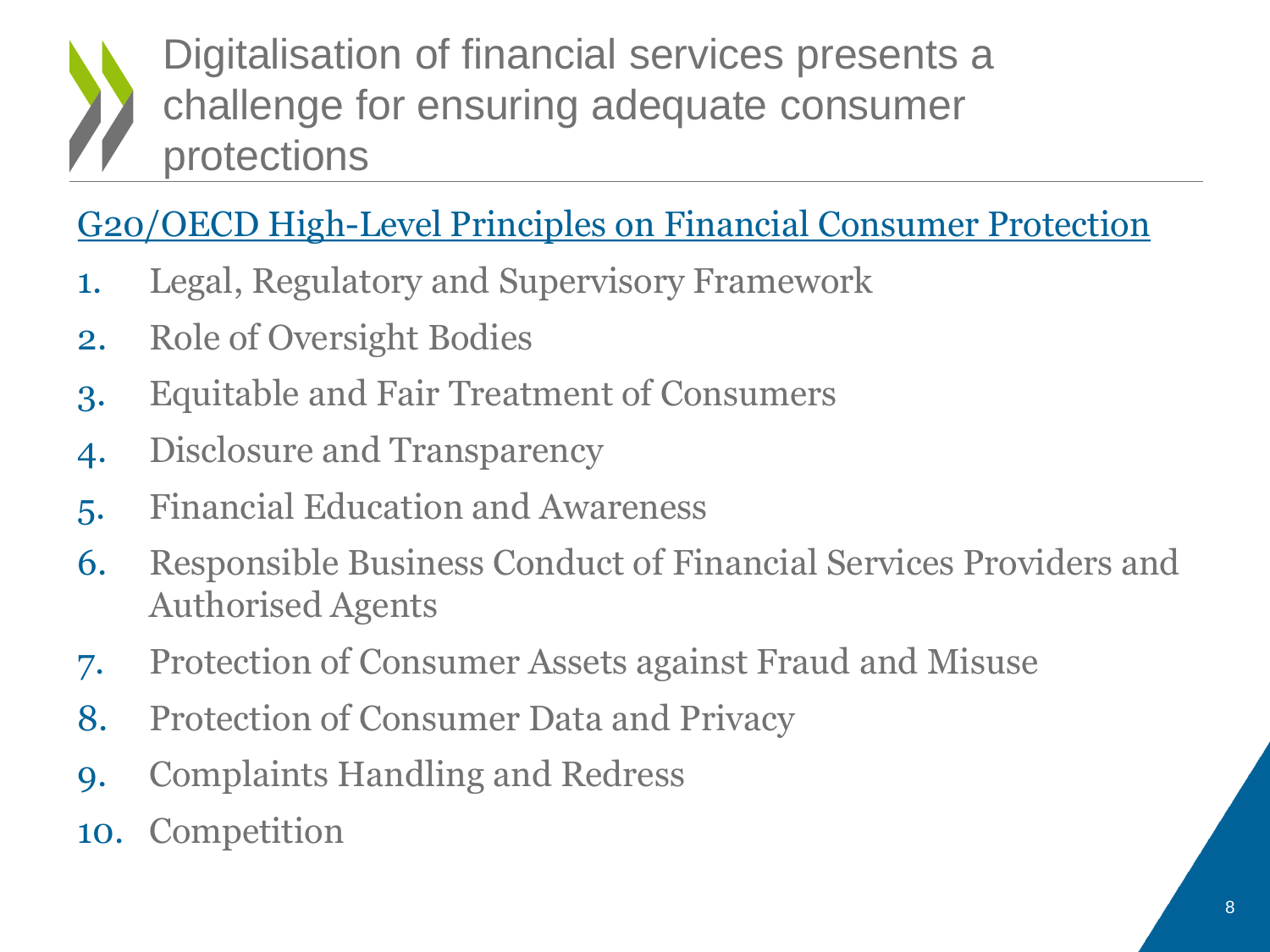## 1. Legal, Regulatory and Supervisory Framework

- Need to allow *new business models* to develop
	- Sectoral boundaries and definitions
	- Proportionality
- Ensure regulations are keeping up with the *speed* of change
	- Monitor emerging business models and how existing regulation should apply
	- Consultation with external stakeholders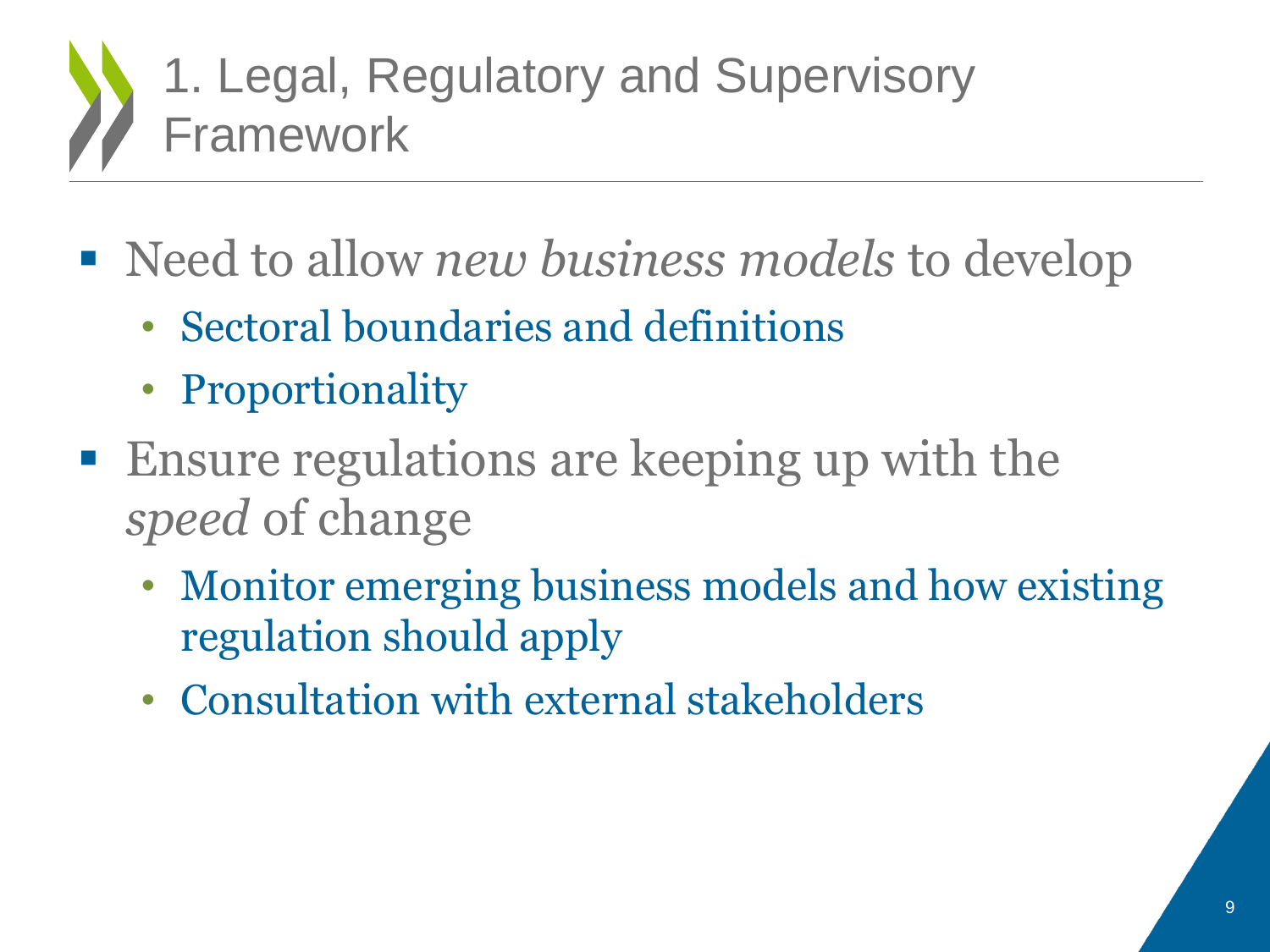

- Oversight bodies need to allow for *new product and models*
	- Relevant mandates
	- Flexible enforcement
- Keep up with the *speed of change* 
	- Ensure adequate staff training and knowledge
- Bear the increased *accessibility* in mind
	- Cross-sectoral and cross-border cooperation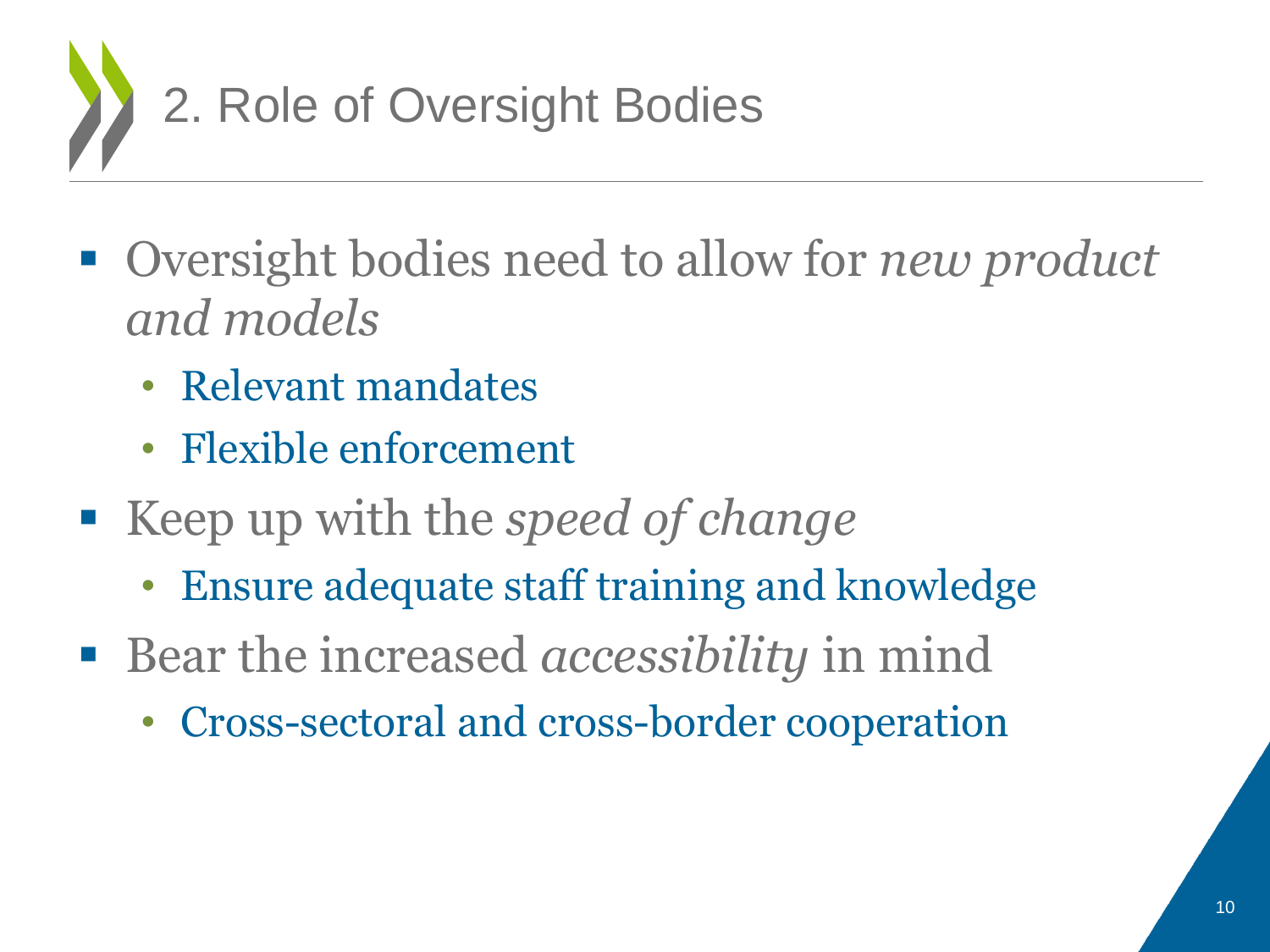

- Ensure fairness in *accessibility* to financial services and products
	- Products and services appropriate for targeted markets
	- User-friendliness of business model and consumer support offered
	- Increased access for vulnerable groups
	- Avoid exclusion due to technological literacy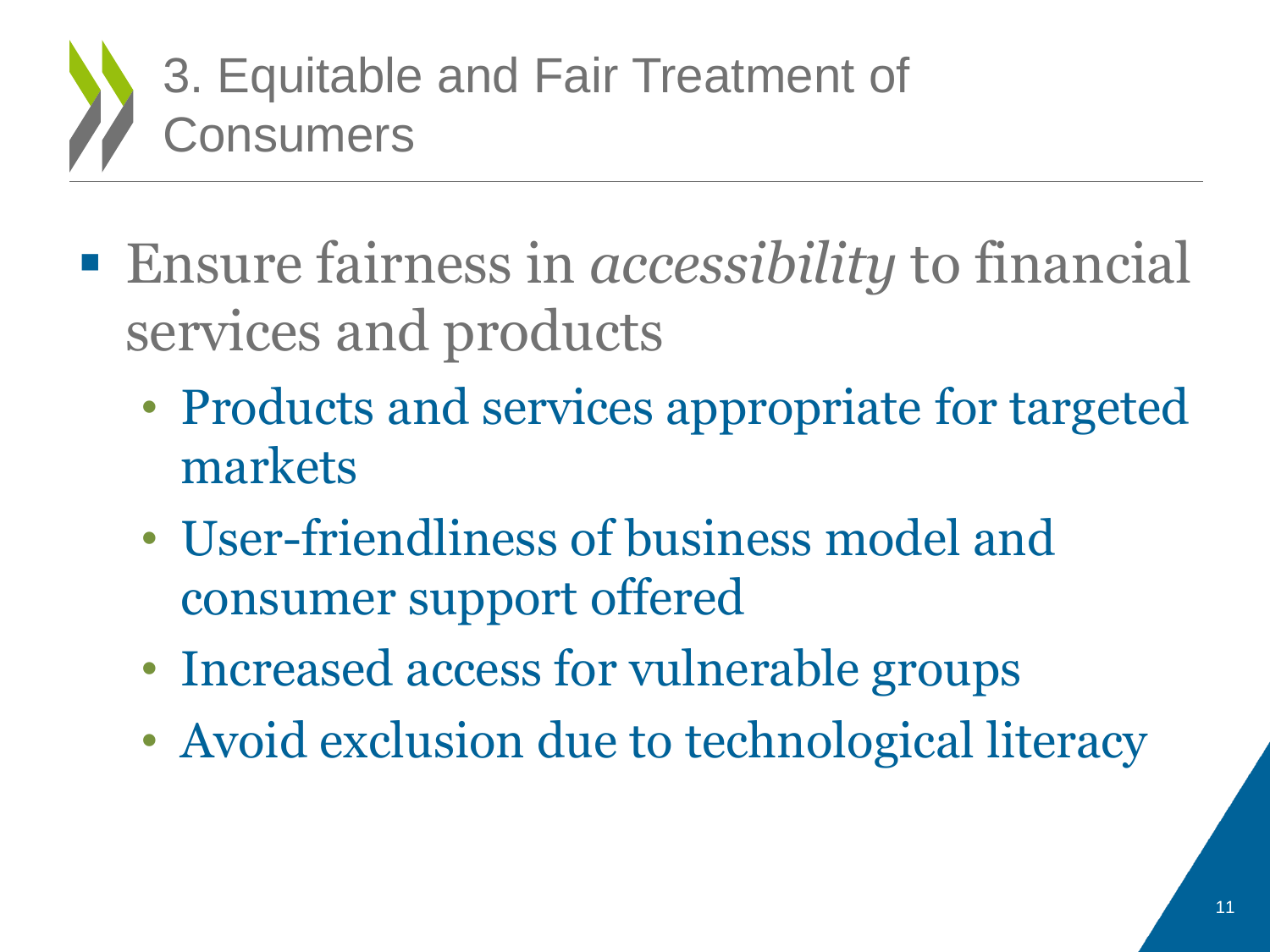

- Facilitate *consumer engagement* 
	- New formats of disclosure
- Ensure transparency of *automated processes*
	- Ensuring suitability of advice
	- Targeted advertising
- Ensure appropriate disclosure for *new products* 
	- New risks from new products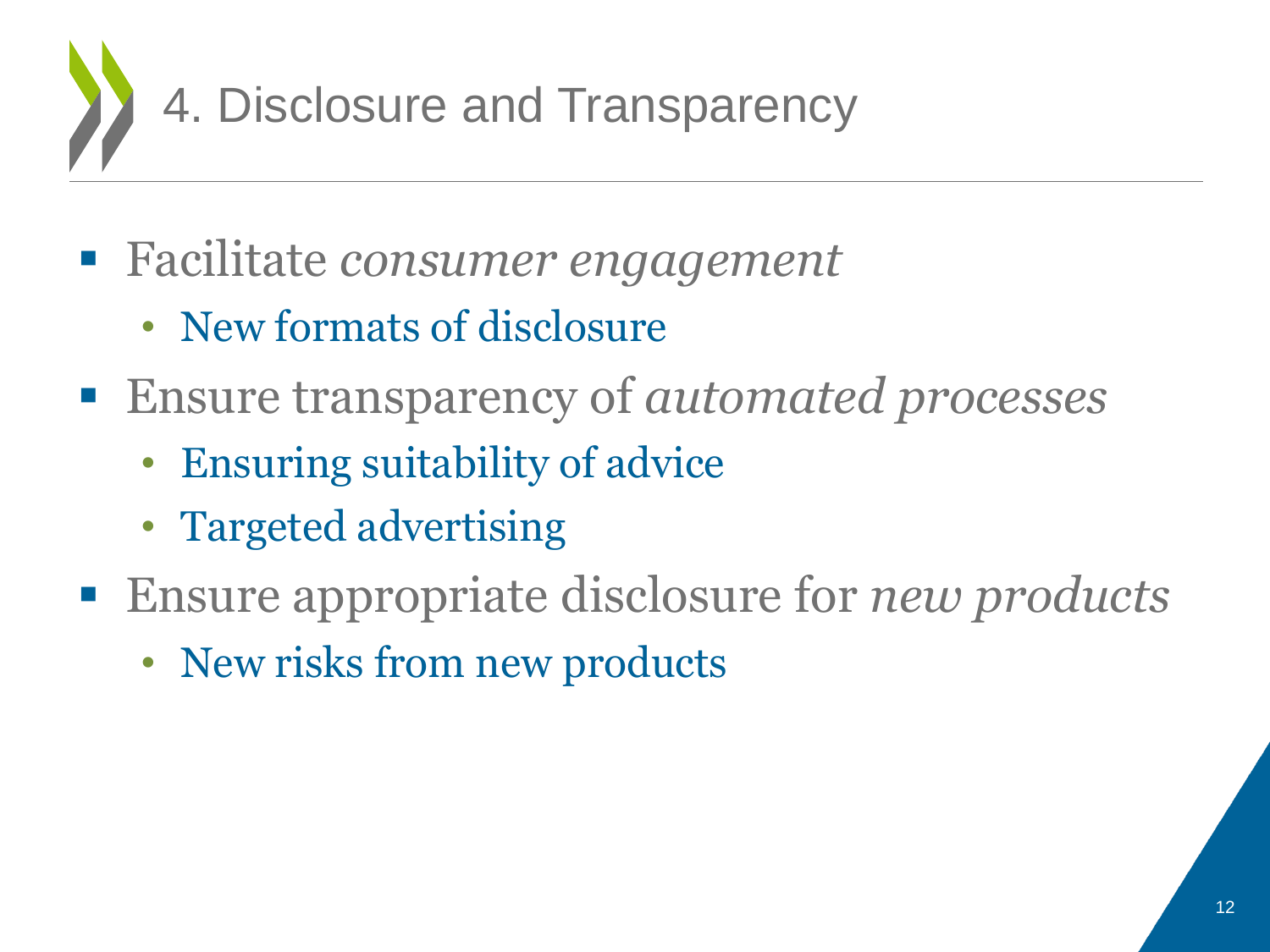5. Financial Education and Awareness

#### OECD/INFE (2017), *Ensuring Financial Education and Consumer Protection for All in the Digital Age*

- $\blacksquare$  Some initiatives taken
	- Deepen understanding and trust in digital finance through awareness initiatives
	- Alert consumers to the potential dangers of digital finance, including big data
	- Support the beneficial use of DFS through practical knowledge and training
	- Reach out to vulnerable segments of the population
- Opportunities for interactive planning and educational tools
	- Improving access to financial information, advice and training (e.g. through websites, online courses)
	- Developing competencies, confidence and experiences with finance (e.g. through gamification)
	- Enhancing money management skills and control over finances (e.g. through application, budget tools)
	- Addressing consumers' biases (e.g. through self-commitment tools & alerts)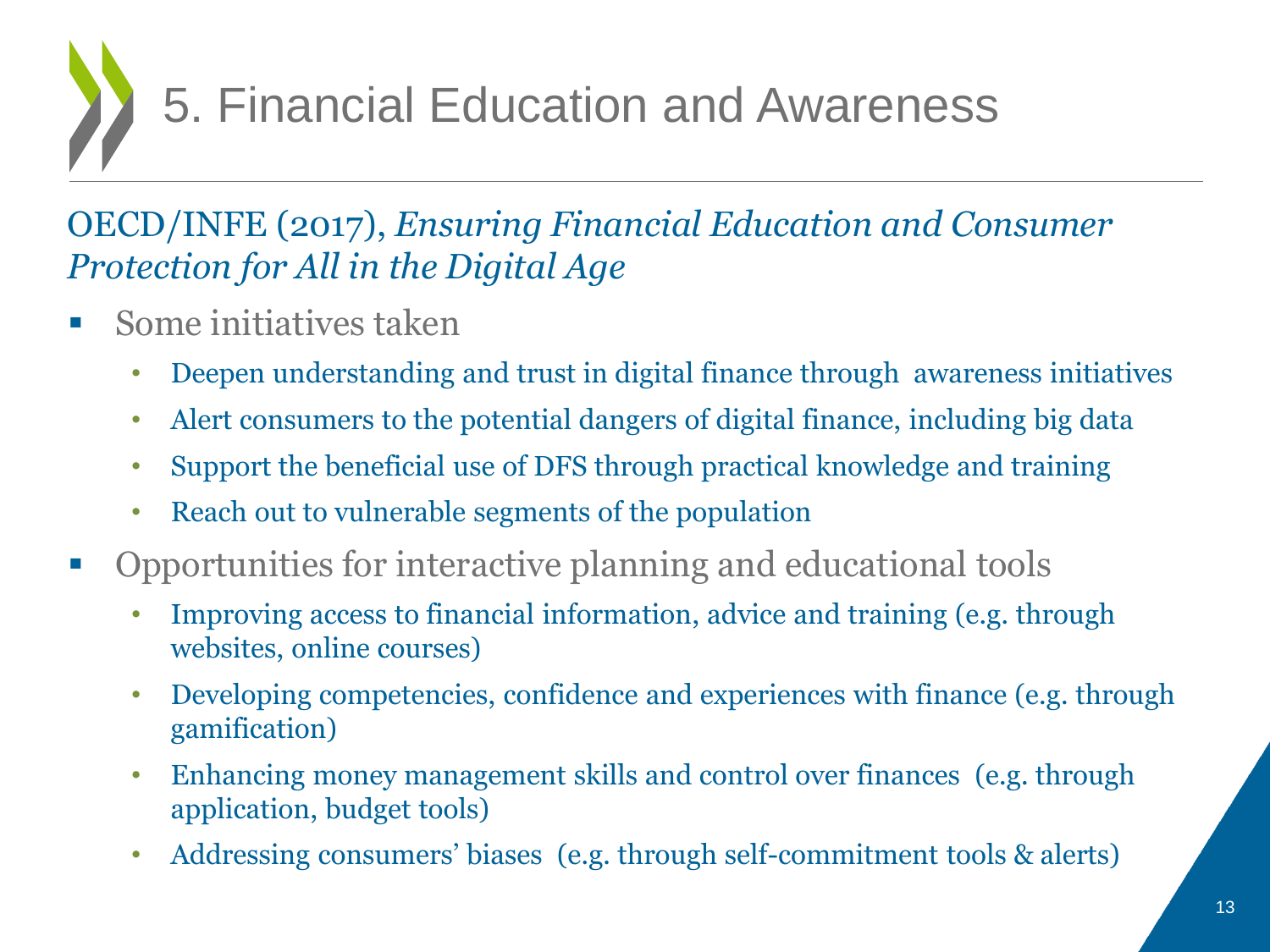

- Ensure increased *automation* is in consumer interest
	- Assessing consumer needs
	- Staff knowledge and qualifications
- Ensure changes in *intermediation* are managed appropriately
	- Responsibility for authorised agents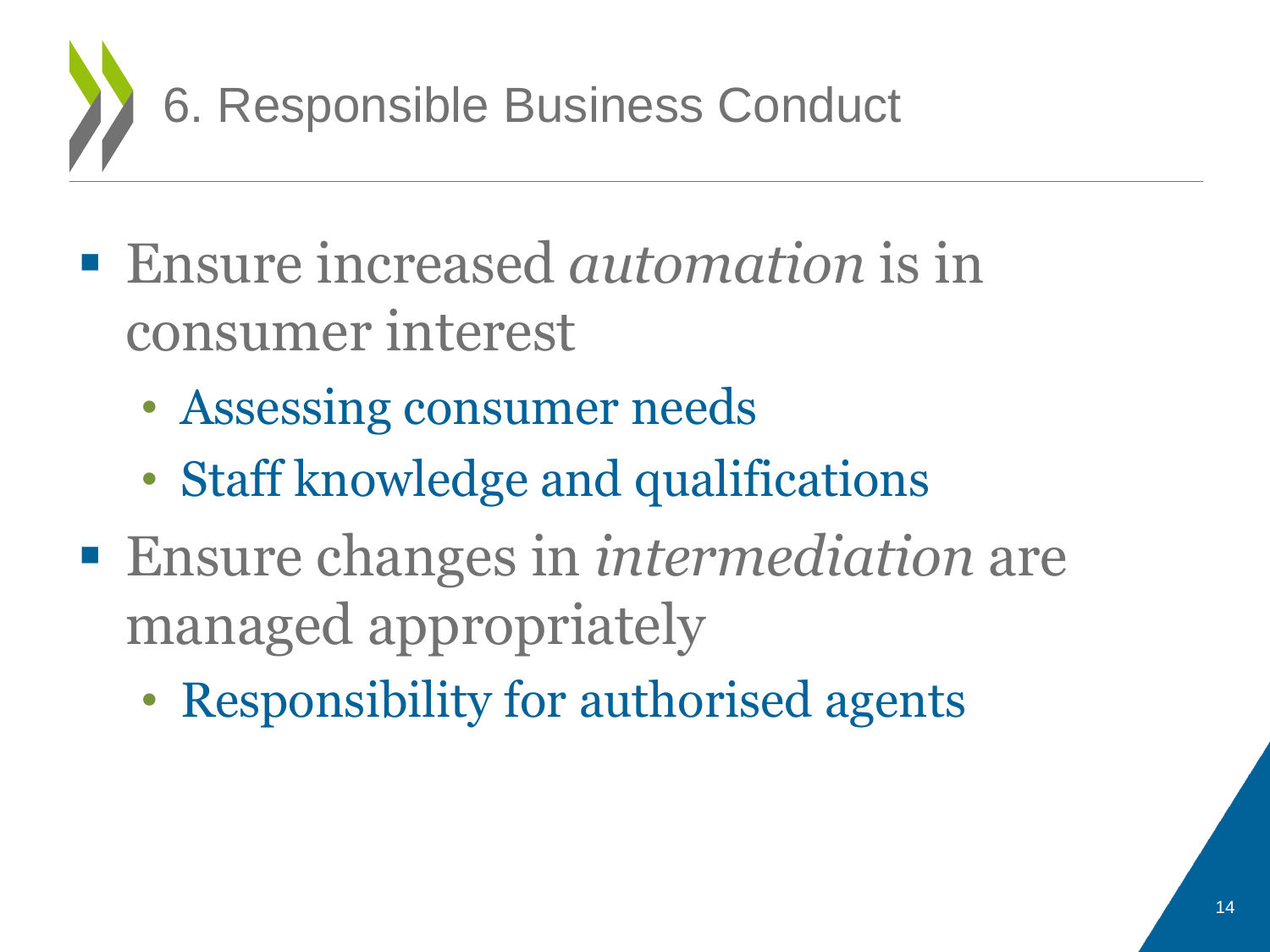7. Protection of Consumer Assets against Fraud and Misuse

- Ensure increased *accessibility* and *speed* does not lead to fraud and consumer detriment
	- Reliance on passwords and identify verification
- Ensure *new business models* have appropriate winding-up procedures
	- Long-term viability of new business models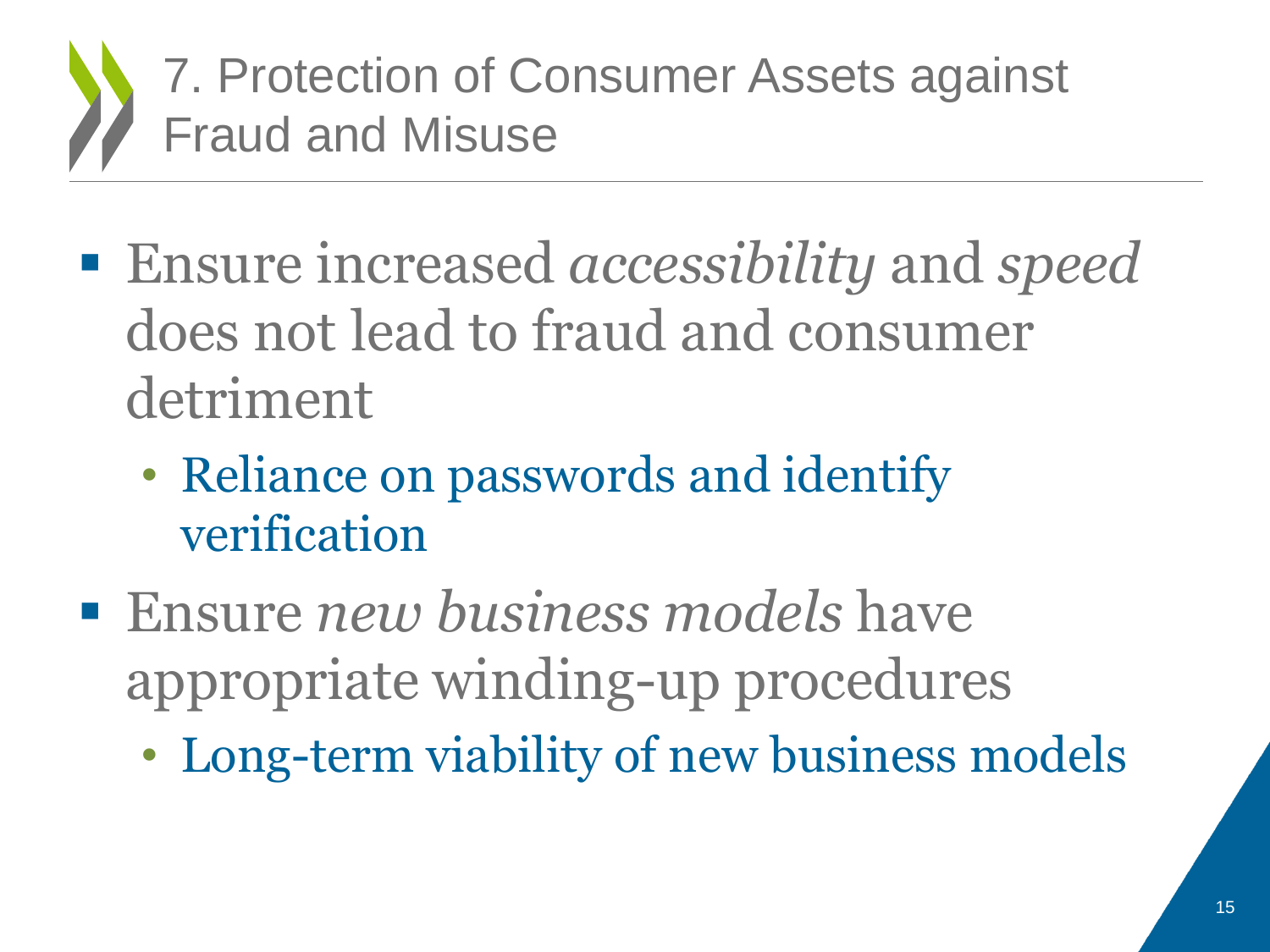

- Balance consumer *privacy* and need for *accessible* and *efficient* processes
	- Data ownership for use and protection
	- Meeting KYC/AML requirements
	- Access to electronic documentation and consumer records
	- Sharing or simplification of passwords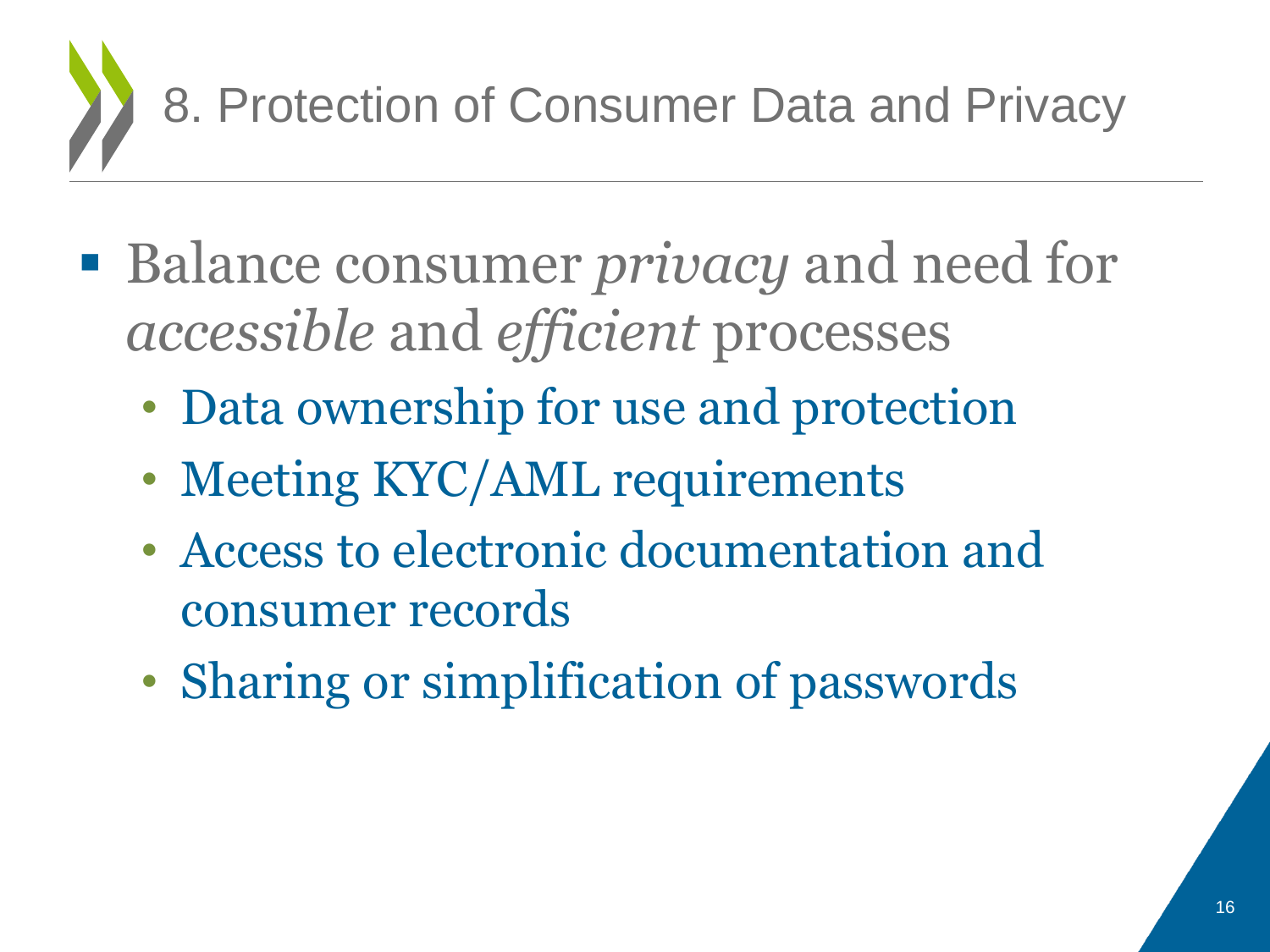

- Ensure *new business models* provide access to complaints handing mechanisms
	- Responsible jurisdiction in cross-border transactions
	- Party responsible for redress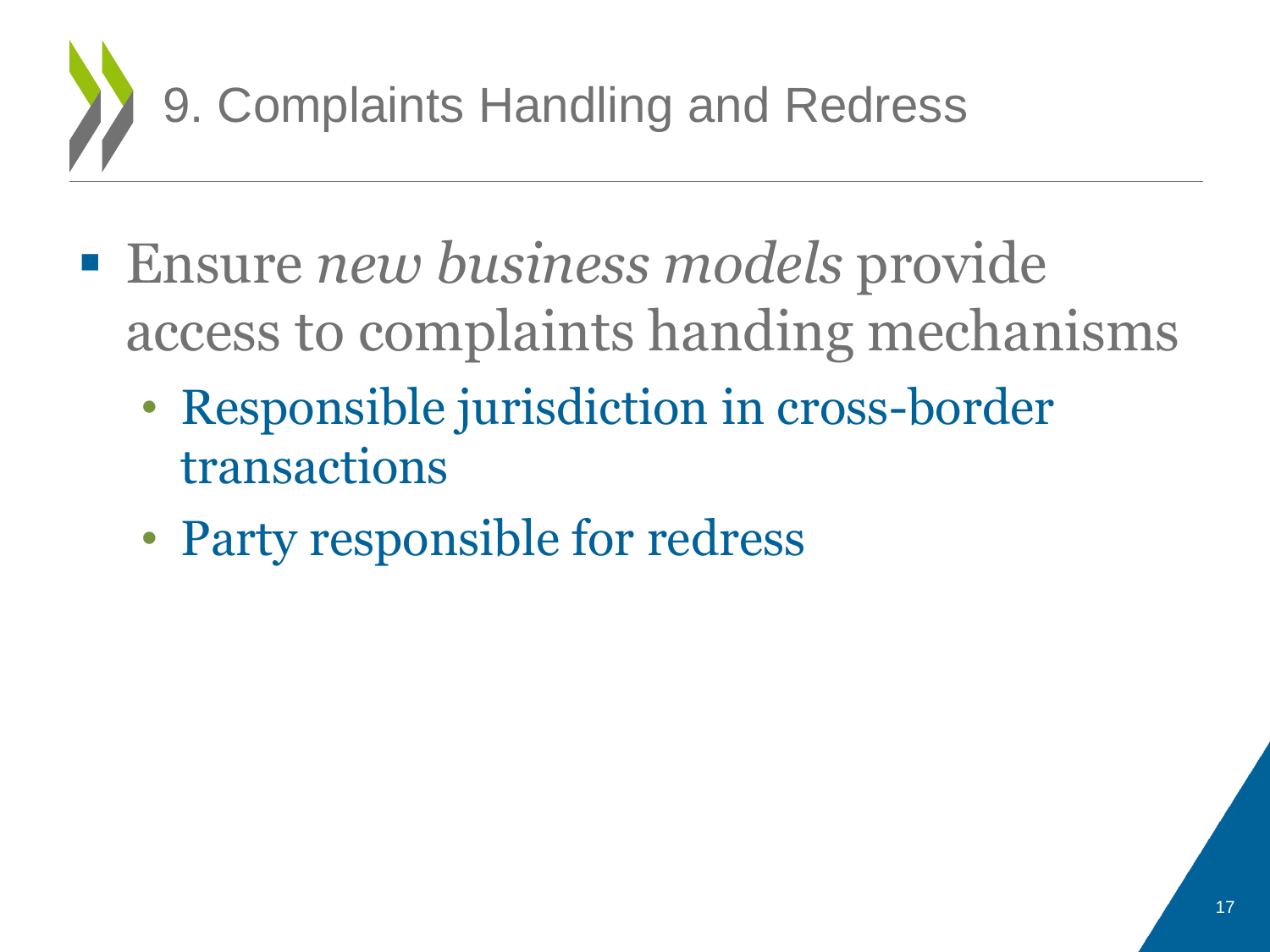

- Ensure that increased *competition* benefits consumers
	- New competitive pressures
		- –Reduced cost through increased efficiency
		- –Increased transparency
		- –Consumer experience
		- –New markets and increased inclusion
	- Regulatory barriers to entry